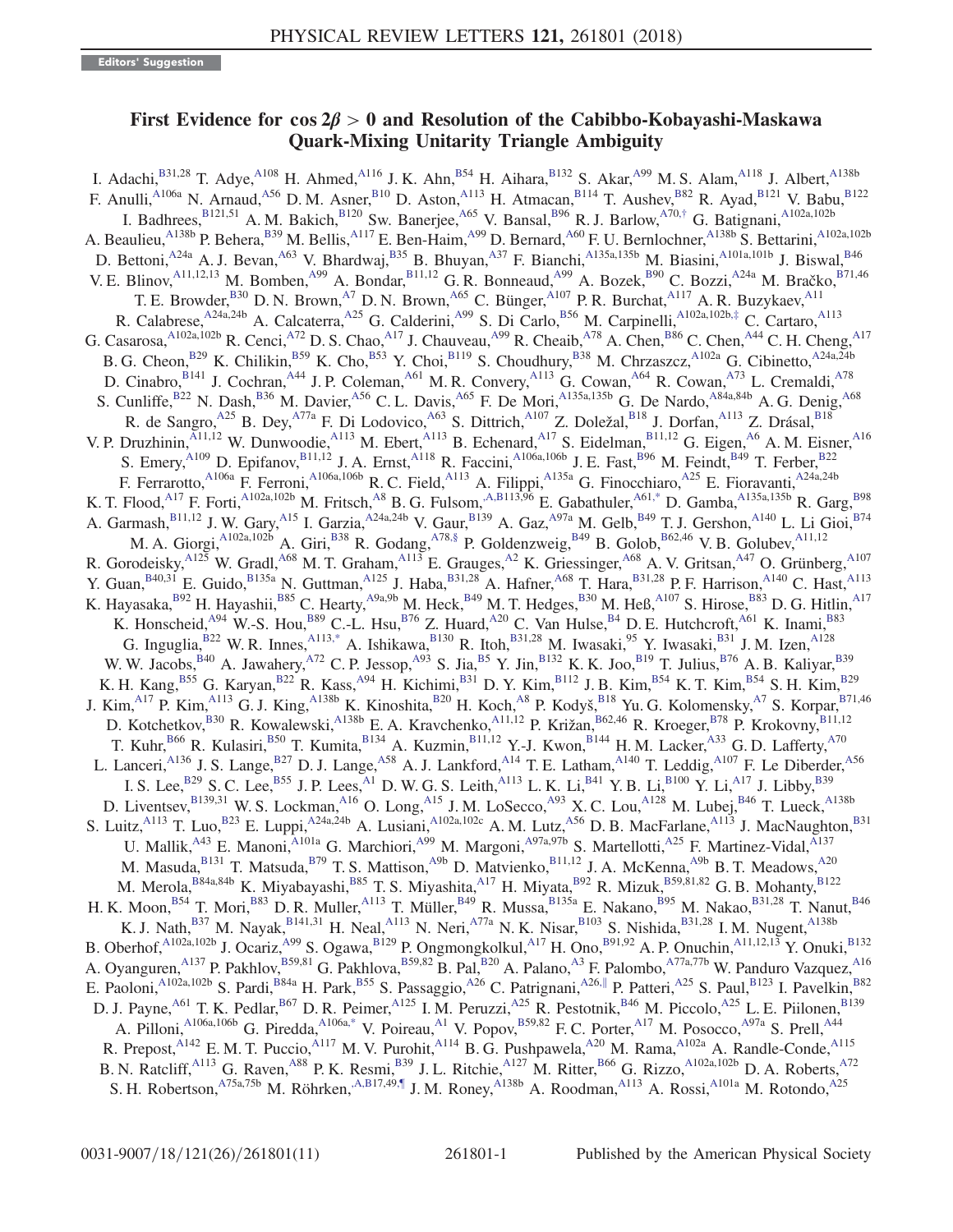M. Rozanska, $^{B90}$  G. Russo, $^{B84a}$  R. Sacco, $^{A63}$  S. Al Said, $^{B121,52}$  Y. Sakai, $^{B31,28}$  M. Salehi, $^{B69,66}$  S. Sandilya, $^{B20}$  L. Santelj, $^{B31}$ V. Santoro, <sup>A24a</sup> T. Sanuki, B130 V. Savinov, B103 O. Schneider, B57 G. Schnell, B4,34 T. Schroeder, A68 K. R. Schubert, A68 C. Schwanda, $B42$  A. J. Schwartz, $B20$  R. F. Schwitters, $A127$  C. Sciacca, $A84a,84b$  R. M. Seddon, $A75b$  Y. Seino, $B92$ S. J. Sekula, <sup>A115</sup> K. Senyo, <sup>B143</sup> O. Seon, <sup>B83</sup> S. I. Serednyakov, <sup>A11,12</sup> M. E. Sevior, <sup>B76</sup> V. Shebalin, <sup>B11,12</sup> C. P. Shen, <sup>B5</sup> T.-A. Shibata, $B^{133}$  N. Shimizu, $B^{132}$  J.-G. Shiu, $B^{89}$  G. Simi, $A^{97a,97b}$  F. Simon, $B^{74,124}$  F. Simonetto, $A^{97a,97b}$  Yu. I. Skovpen, $^{11,12}$ J. G. Smith, $^{A21}$  A. J. S. Smith, $^{A104}$  R. Y. So, $^{A9b}$  R. J. Sobie, $^{A138a,138b}$  A. Soffer, $^{A125}$  M. D. Sokoloff, $^{A20}$  E. P. Solodov, $^{A11,12}$ E. Solovieva, B59,82 S. M. Spanier, A126 M. Starič, B46 R. Stroili, A97a,97b M. K. Sullivan, A113 K. Sumisawa, B31,28 T. Sumiyoshi, B134 D. J. Summers, A78 L. Sun, A20[,\\*\\*](#page-9-4) M. Takizawa, B111,32,105 U. Tamponi, B135a K. Tanida, B45 P. Taras, A80 N. Tasneem,<sup>A138b</sup> F. Tenchini,<sup>B76</sup> V. Tisserand,<sup>A1</sup> K. Yu. Todyshevx,<sup>11,12</sup> C. Touramanis,<sup>A61</sup> M. Uchida,<sup>B133</sup> T. Uglov,<sup>B59,82</sup> Y. Unno, B<sub>29</sub> S. Uno, B<sub>31,28</sub> S. E. Vahsen, B<sub>30</sub> G. Varner, B<sub>30</sub> G. Vasseur, A<sub>109</sub> J. Va'vra, A<sub>113</sub> D. Červenkov, B<sub>18</sub> M. Verderi, <sup>A60</sup> L. Vitale,<sup>A136</sup> V. Vorobyev,<sup>B11,12</sup> C. Voß,<sup>A107</sup> S. R. Wagner,<sup>A21</sup> E. Waheed,<sup>B76</sup> R. Waldi,<sup>A107</sup> J. J. Walsh,<sup>A102a</sup> B. Wang,<sup>B20</sup> C. H. Wang,<sup>B87</sup> M.-Z. Wang,<sup>B89</sup> P. Wang,<sup>B41</sup> Y. Watanabe,<sup>B48</sup> F. F. Wilson,<sup>A108</sup> J. R. Wilson,<sup>A114</sup> W. J. Wisniewski,<sup>A113</sup> E. Won,  $B54$  G. Wormser,  $A56$  D. M. Wright,  $A58$  S. L. Wu,  $A142$  H. Ye,  $B22$  C. Z. Yuan,  $B41$  Y. Yusa,  $B92$  S. Zakharov,  $B59,82$ 

<span id="page-1-0"></span>A. Zallo,<sup>A25</sup> L. Zani,<sup>A102a,102b</sup> Z. P. Zhang,<sup>B110</sup> V. Zhilich,<sup>B11,12</sup> V. Zhukova,<sup>B59,81</sup> V. Zhulanov,<sup>B11,12</sup> and A. Zupanc<sup>B62,46</sup>

 $(BABAR\text{ Collaboration})^{\text{A}}$ 

(Belle Collaboration) $<sup>B</sup>$ </sup>

 ${}^{1}$ Laboratoire d'Annecy-le-Vieux de Physique des Particules (LAPP), Université de Savoie, CNRS/IN2P3, F-74941 Annecy-Le-Vieux, France <sup>2</sup>

 $^{2}$ Universitat de Barcelona, Facultat de Fisica, Departament ECM, E-08028 Barcelona, Spain

<sup>3</sup>INFN Sezione di Bari and Dipartimento di Fisica, Università di Bari, I-70126 Bari, Italy  $^{4}$ Ilniversity of the Bassue Country  $_{11}^{11}$   $_{12}^{11}$   $_{4}^{1}$   $_{4}^{10}$   $_{4}^{10}$   $_{4}^{10}$   $_{4}^{10}$   $_{4}^{10}$   $_{4}^{10}$ 

<sup>4</sup>University of the Basque Country UPV/EHU, 48080 Bilbao, Spain  $\frac{5}{2}$ Beihang University, Beijing 100191, China

 $B$ eihang University, Beijing 100191, China  $^{6}$ University of Person, Institute of Physics, N 5007 Person

 $^{6}$ University of Bergen, Institute of Physics, N-5007 Bergen, Norway<br><sup>7</sup>Laurence Berkeley National Laboratory and University of California, Berkeley, Cali

<sup>7</sup> Lawrence Berkeley National Laboratory and University of California, Berkeley, California 94720, USA  ${}^{8}$ Ruhr Universität Bochum, Institut für Experimentalphysik 1, D-44780 Bochum, Germany

<sup>9a</sup>Institute of Particle Physics, Vancouver, British Columbia, Canada V6T 1Z1<br><sup>9b</sup>University of British Columbia, Vancouver, British Columbia, Canada V6T 1Z1

<sup>96</sup>University of British Columbia, Vancouver, British Columbia, Canada V6T 1Z1<br>
<sup>19</sup>Brookhaven National Laboratory, Upton, New York 11973, USA<br>
<sup>11</sup>Budker Institute of Nuclear Physics SB RAS, Novosibirsk 630090, Russian

 $\begin{array}{c} \textit{Shanghai 200443, China}\\ 24\text{b} \textit{Dipartimento di Fisica e Science della Terrara, I-44122 Ferrara, Italy}\\ 24\text{b} \textit{Dipartimento di Fisica e Science della Terrra, Università di Ferrara, I-44122 Ferrara, Italy}\\ 25 \textit{INFN Laboratories de Gienze della Terrra, Università di Ferrara, I-44122 Ferrara, Italy}\\ 26 \textit{INFN Sezione di Genova, I-16146 Genova, Italy}\\ 27 \textit{Justus-Liebig-Universität Gießen, 35392 Gießen, Germany}\\ 28 \textit{SOKENDAI (The Graduate University for Advanced Studies),$ 

Tsukuba 305-0801, Japan<br><sup>33</sup>Humboldt-Universität zu Berlin, Institut für Physik, D-12489 Berlin, Germany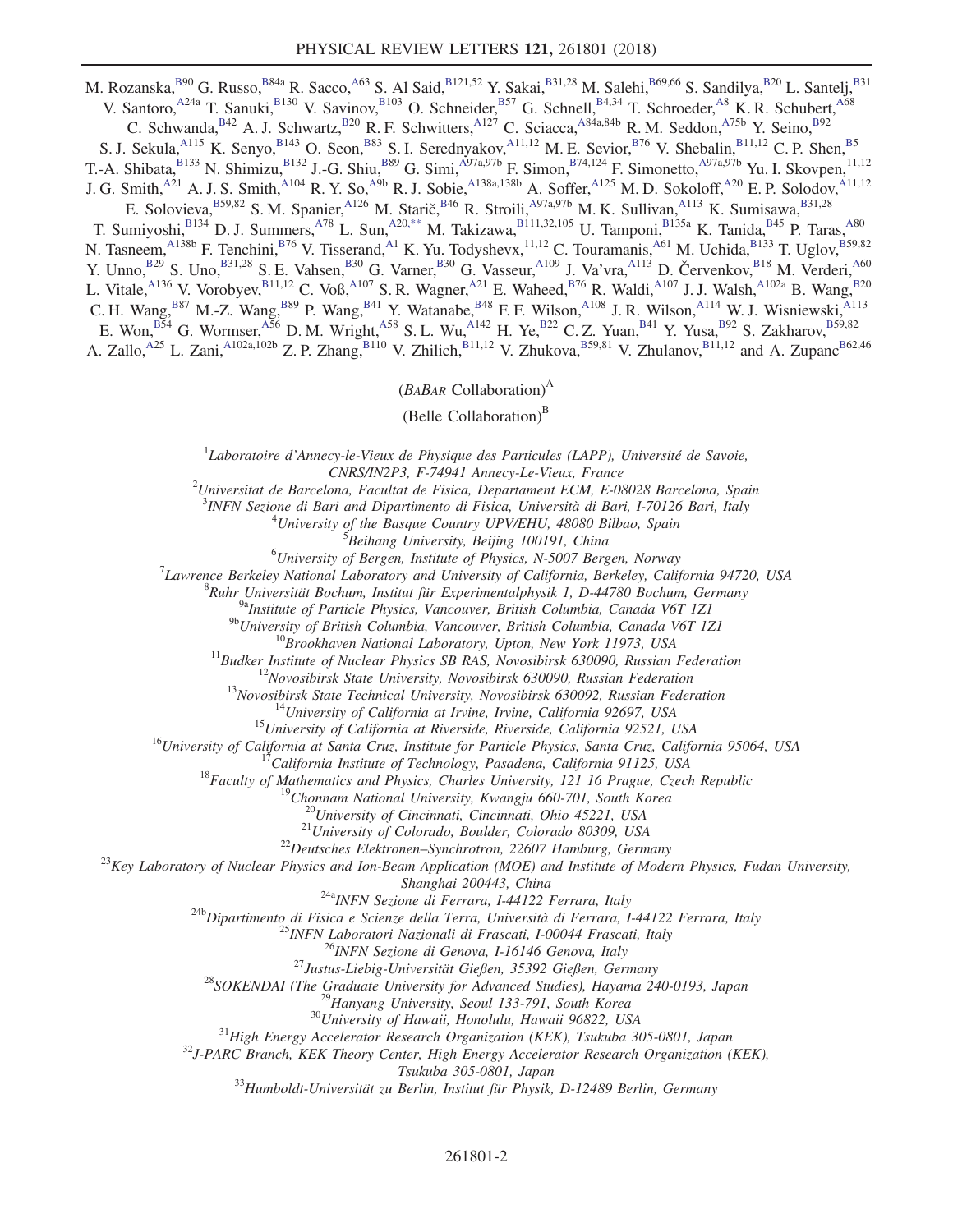<sup>35</sup>Indian Institute of Science Education and Research Mohali, SAS Nagar, 140306, Indian <sup>36</sup>Indian Institute of Science Education and Research Mohali, SAS Nagar, 140306, India<br><sup>36</sup>Indian Institute of Technology Bhubanesw

<sup>40</sup>Indiana University, Bloomington, Indiana 47408, USA<br><sup>41</sup>Institute of High Energy Physics, Chinese Academy of Sciences, Beijing 100049, China<br><sup>42</sup>Institute of High Energy Physics, Vienna 1050, Austria

 $^{43}$ University of Iowa, Iowa City, Iowa 52242, USA  $^{44}$ Iowa State University, Ames, Iowa 50011, USA

<sup>44</sup>Iowa State University, Ames, Iowa 50011, USA<br><sup>45</sup>Advanced Science Research Center, Japan Atomic Energy Agency, Naka 319-1195, Japan<br><sup>46</sup>J. Stefan Institute, 1000 Ljubljana, Slovenia<br><sup>47</sup>Johns Hopkins University, Balti

Centre Scientifique d'Orsay, F-91898 Orsay Cedex, France<br><sup>57</sup>École Polytechnique Fédérale de Lausanne (EPFL), Lausanne 1015, Switzerland<br><sup>58</sup>Lawrence Livermore National Laboratory, Livermore, California 94550, USA

<sup>59</sup>P.N. Lebedev Physical Institute of the Russian Academy of Sciences, Moscow 119991, Russian Federation<br><sup>60</sup>Laboratoire Leprince-Ringuet, Ecole Polytechnique, CNRS/IN2P3, F-91128 Palaiseau, France<br><sup>61</sup>University of Live

<sup>67</sup>Luther College, Decorah, Iowa 52101, USA<br><sup>68</sup>Johannes Gutenberg-Universität Mainz, Institut für Kernphysik, D-55099 Mainz, Germany<br><sup>69</sup>University of Malaya, 50603 Kuala Lumpur, Malaysia

 $\begin{array}{c} \text{^{70}University of Manchester, Manchester, Manchester M13 9PL, United Kingdom}\\ \text{^{71}University of Mathematics, 1000 Mathor, 1000 Mathor, 1000 Maribor, 1000 Maribor, 10010 Marior, 1012, 103A\\ \text{^{73}Massachusetts Institute of Technology, Laboratory for Nuclear Science, Cambridge, Massachusetts 02139, USA}\\ \text{^{74}Max.Planck-Institut fit Physics, 1014, 0805 Münche, Germany}\\ \text{^{75}Max-Planck-Institut fit Physics, 1014, 0406, 05 Münche, Germany\\ \text{^{75}McGill University, Montreal, Québec, Canada$ 

<sup>88</sup>NIKHEF, National Institute for Nuclear Physics and High Energy Physics,

NL-1009 DB Amsterdam, The Netherlands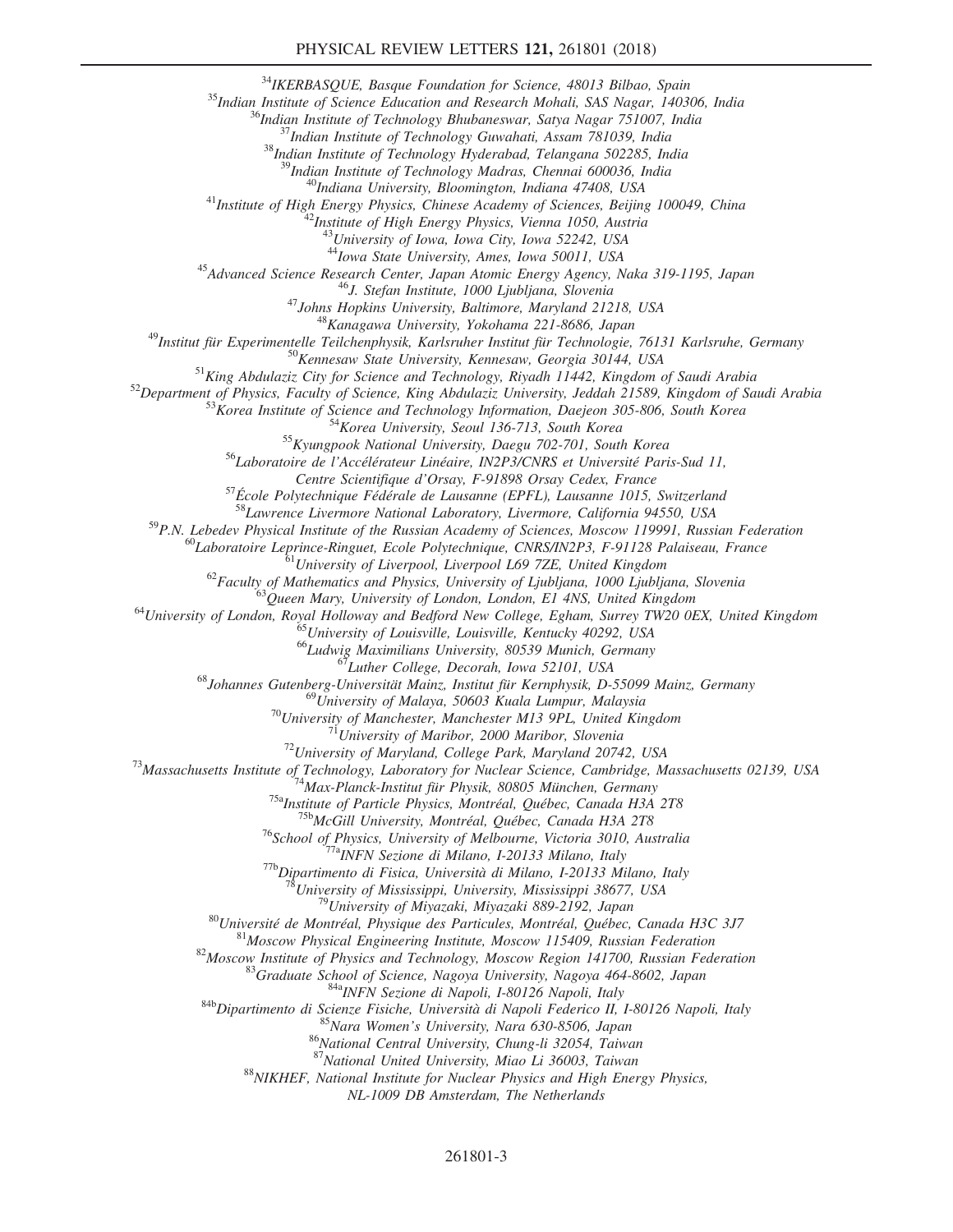<sup>89</sup>Department of Physics, National Taiwan University, Taipei 10617, Taiwan <sup>90</sup>H. Niewodniczanski Institute of Nuclear Physics, Krakow 31-342, Poland<br><sup>91</sup>Nippon Dental University, Niigata 951-8580, Japan<br><sup>92</sup>Niigata University, Niigata 950-2181, Japan<br><sup>93</sup>University of Notre Dame, Notre Dame, In <sup>95</sup>Osaka City University, Osaka 558-8585, Japan <sup>96</sup>Pacific Northwest National Laboratory, Richland, Washington 99352, USA<br><sup>97a</sup>INFN Sezione di Padova, I-35131 Padova, Italy<br><sup>97b</sup>Dipartimento di Fisica, Università di Padova, I-35131 Padova, Italy <sup>98</sup> Panjab University, Chandigarh 160014, India<br><sup>99</sup> Laboratoire de Physique Nucléaire et de Hautes Energies, IN2P3/CNRS, Université Pierre et Marie Curie-Paris6, Université Denis Diderot-Paris7, F-75252 Paris, France<br>
<sup>100</sup>Peking University, Beijing 100871, China<br>
<sup>1018</sup>INFN Sezione di Perugia, 1-06123 Perugia, Italy<br>
<sup>101b</sup>Dipartimento di Fisica, Università di Perugia, 1-06123 Pe <sup>104</sup>Princeton University, Princeton, New Jersey 08544, USA <sup>105</sup>Theoretical Research Division, Nishina Center, RIKEN, Saitama 351-0198, Japan 106aINFN Sezione di Roma, I-00185 Roma, Italy 106bDipartimento di Fisica, Universit `a di Roma La Sapienza, I-00185 Roma, Italy <sup>107</sup>Universität Rostock, D-18051 Rostock, Germany <sup>108</sup>Rutherford Appleton Laboratory, Chilton, Didcot, Oxon, OX11 0QX, United Kingdom <sup>109</sup>CEA, Irfu, SPP, Centre de Saclay, F-91191 Gif-sur-Yvette, France <sup>110</sup>University of Science and Technology of China, Hefei 230026, China <sup>111</sup>Showa Pharmaceutical University, Tokyo 194-8543, Japan <sup>112</sup>Soongsil University, Seoul 156-743, South Korea <sup>113</sup>SLAC National Accelerator Laboratory, Stanford, California 94309 USA <sup>115</sup>Southern Methodist University, Dallas, Texas 75275, USA<br><sup>116</sup>St. Francis Xavier University, Antigonish, Nova Scotia, Canada B2G 2W5<br><sup>117</sup>Stanford University, Stanford, California 94305, USA<br><sup>118</sup>State University of N <sup>120</sup>School of Physics, University of Sydney, New South Wales 2006, Australia<br><sup>121</sup>Department of Physics, Faculty of Science, University of Tabuk, Tabuk 71451, Kingdom of Saudi Arabia<br><sup>122</sup>Tata Institute of Fundamental Re <sup>128</sup>University of Texas at Dallas, Richardson, Texas 75083, USA<br><sup>129</sup>Toho University, Funabashi 274-8510, Japan<br><sup>130</sup>Department of Physics, Tohoku University, Sendai 980-8578, Japan<br><sup>131</sup>Earthquake Research Institute, Un <sup>132</sup>Department of Physics, University of Tokyo, Tokyo 113-0033, Japan<br><sup>133</sup>Tokyo Institute of Technology, Tokyo 152-8550, Japan<br><sup>134</sup>Tokyo Metropolitan University, Tokyo 192-0397, Japan<br><sup>135a</sup>INFN Sezione di Torino, I-10 <sup>136</sup> INFN Sezione di Trieste and Dipartimento di Fisica, Università di Torino, I-10125 Torino, Italy<br><sup>136</sup> INFN Sezione di Trieste and Dipartimento di Fisica, Università di Trieste, I-34127 Trieste, Italy<br><sup>137</sup> IFIC, Uni <sup>139</sup>Virginia Polytechnic Institute and State University, Blacksburg, Virginia 24061, USA<br><sup>140</sup>Department of Physics, University of Warwick, Coventry CV4 7AL, United Kingdom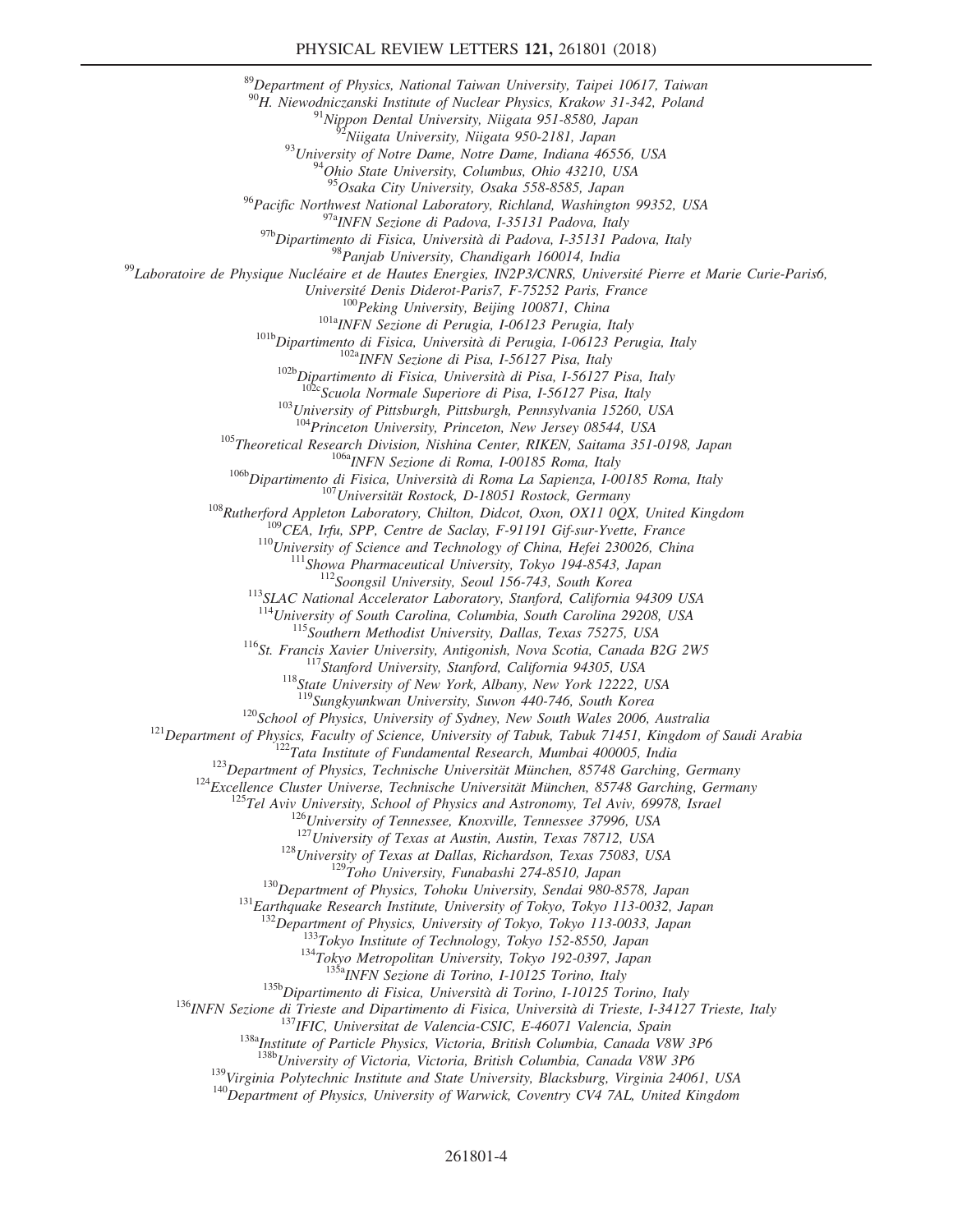$141$ Wayne State University, Detroit, Michigan 48202, USA  $142$ University of Wisconsin, Madison, Wisconsin 53706, USA <sup>143</sup>Yamagata University, Yamagata 990-8560, Japan <sup>144</sup>Yonsei University, Seoul 120-749, South Korea

(Received 17 April 2018; revised manuscript received 22 August 2018; published 26 December 2018)

We present first evidence that the cosine of the CP-violating weak phase  $2\beta$  is positive, and hence exclude trigonometric multifold solutions of the Cabibbo-Kobayashi-Maskawa (CKM) Unitarity Triangle using a time-dependent Dalitz plot analysis of  $B^0 \to D^{(*)}h^0$  with  $D \to K_9^0 \pi^+ \pi^-$  decays, where  $h^0 \in {\pi^0, \eta, \omega}$ <br>denotes a light unflavored and neutral hodron. The measurement is negformed combining the final data sets of denotes a light unflavored and neutral hadron. The measurement is performed combining the final data sets of the BABAR and Belle experiments collected at the  $\Upsilon(4S)$  resonance at the asymmetric-energy B factories PEP-II at SLAC and KEKB at KEK, respectively. The data samples contain  $(471 \pm 3) \times 10^6 B\overline{B}$  pairs recorded by the BABAR detector and  $(772 \pm 11) \times 10^6 B\bar{B}$  pairs recorded by the Belle detector. The results of the measurement are  $\sin 2\beta = 0.80 \pm 0.14$ (stat)  $\pm 0.06$ (syst)  $\pm 0.03$ (model) and cos  $2\beta = 0.91 \pm 0.03$  $0.22$ (stat)  $\pm 0.09$ (syst)  $\pm 0.07$ (model). The result for the direct measurement of the angle  $\beta$  of the CKM Unitarity Triangle is  $\beta = [22.5 \pm 4.4 \text{(stat)} \pm 1.2 \text{(syst)} \pm 0.6 \text{(model)}]^\circ$ . The measurement assumes no direct CP violation in  $B^0 \to D^{(*)}h^0$  decays. The quoted model uncertainties are due to the composition of the  $D^0 \to K_S^0 \pi^+ \pi^-$  decay amplitude model, which is newly established by performing a Dalitz plot amplitude analysis using a high-statistics  $e^+e^- \to c\bar{c}$  data sample. CP violation is observed in  $B^0 \to D^{(*)}h^0$  decays at the level of 5.1 standard deviations. The significance for  $\cos 2\beta > 0$  is 3.7 standard deviations. The trigonometric multifold solution  $\pi/2 - \beta = (68.1 \pm 0.7)^\circ$  is excluded at the level of 7.3 standard deviations. The measurement resolves an ambiguity in the determination of the apex of the CKM Unitarity Triangle.

DOI: [10.1103/PhysRevLett.121.261801](https://doi.org/10.1103/PhysRevLett.121.261801)

In the standard model (SM) of electroweak interactions, the only source of CP violation is the irreducible complex phase in the three-family Cabibbo-Kobayashi-Maskawa (CKM) quark-mixing matrix [\[1\].](#page-9-5) The BABAR and Belle experiments discovered CP violation in the B meson system  $[2-5]$  $[2-5]$ . In particular, by time-dependent  $CP$  violation measurements of the "gold plated" decay mode  $B^0 \rightarrow$  $J/\psi K_S^0$  and other decays mediated by  $\bar{b} \to \bar{c} c \bar{s}$  transitions [\[6,7\],](#page-9-7) BABAR and Belle precisely determined the parameter  $\sin 2\beta \equiv \sin 2\phi_1$  (*BABAR* uses the notation  $\beta$  and Belle uses  $\phi_1$ ; hereinafter  $\beta$  is used), where the angle  $\beta$  of the CKM Unitarity Triangle is defined as  $\arg \left[-V_{cd}V_{cb}^*/V_{td}V_{tb}^*\right]$  and  $V_{cs}$  denotes a CKM matrix element. (In this Letter, the  $V_{ij}$  denotes a CKM matrix element. (In this Letter, the inclusion of charge-conjugated decay modes is implied unless otherwise stated.) Inferring the CP-violating weak phase  $2\beta$  from these measurements of sin  $2\beta$  leads to the trigonometric twofold ambiguity,  $2\beta$  and  $\pi - 2\beta$ (a fourfold ambiguity in  $\beta$ ), and therefore to an ambiguity on the CKM Unitarity Triangle. This ambiguity can be resolved by also measuring  $\cos 2\beta$ , which is experimentally accessible in B meson decay modes involving multibody final states such as  $B^0 \to J/\psi K^0_S \pi^0$  [\[8,9\]](#page-9-8),  $B^0 \to D^{*+} D^{*-} K^0_S$ 

 $[10,11]$ ,  $B^0 \to K_S^0 K^+ K^-$  [\[12,13\],](#page-9-10)  $B^0 \to K_S^0 \pi^+ \pi^-$  [\[14,15\]](#page-9-11), and  $B^0 \to D^{(*)}h^0$  with  $D \to K_S^0 \pi^+ \pi^-$  decays (abbreviated as  $B^0 \to [K_S^0 \pi^+ \pi^-]_D^{(*)} h^0$  [16–[18\].](#page-9-12) However, no previous single measurement has been sufficiently sensitive to single measurement has been sufficiently sensitive to establish the sign of  $\cos 2\beta$ , to resolve the ambiguity without further assumptions.

The decays  $B^0 \to D^{(*)}h^0$ , with  $D \to K_S^0 \pi^+ \pi^-$  and  $h^0 \in$  $\{\pi^0, \eta, \omega\}$  denoting a light neutral hadron, provide an elegant way to access cos 2 $\beta$  [\[19\]](#page-9-13). The  $B^0 \to D^{(*)}h^0$  decay is predominantly mediated by CKM-favored  $\bar{b} \rightarrow \bar{c} u \bar{d}$  tree amplitudes. Additional contributions from CKM-disfavored  $\bar{b} \rightarrow \bar{u}c\bar{d}$  tree amplitudes that carry different weak phases are suppressed by  $|V_{ub}V_{cd}^*/V_{cb}V_{ud}^*| \approx 0.02$  relative<br>to the leading amplitudes and can be neglected at the to the leading amplitudes and can be neglected at the experimental sensitivity of the presented measurement. The  $D \to K_S^0 \pi^+ \pi^-$  decay exhibits complex interference structures that receive resonant and nonresonant contributions to the three-body final state from a rich variety of intermediate CP eigenstates and quasi-flavor-specific decays. Knowledge of the variations on the relative strong phase as a function of the three-body Dalitz plot phase space enables measurements of both sin  $2\beta$  and cos  $2\beta$  from the time evolution of the  $B^0 \to [K_S^0 \pi^+ \pi^-]_D^{(*)} h^0$  multibody final state final state.

<span id="page-4-0"></span>Assuming no  $\mathbb{CP}$  violation in  $B^0 - \bar{B}^0$  mixing and no direct CP violation, the rate of the  $B^0 \to [K_S^0 \pi^+ \pi^-]_D^{(*)} h^0$ decays is proportional to

Published by the American Physical Society under the terms of the [Creative Commons Attribution 4.0 International](https://creativecommons.org/licenses/by/4.0/) license. Further distribution of this work must maintain attribution to the author(s) and the published article's title, journal citation, and DOI. Funded by SCOAP<sup>3</sup>.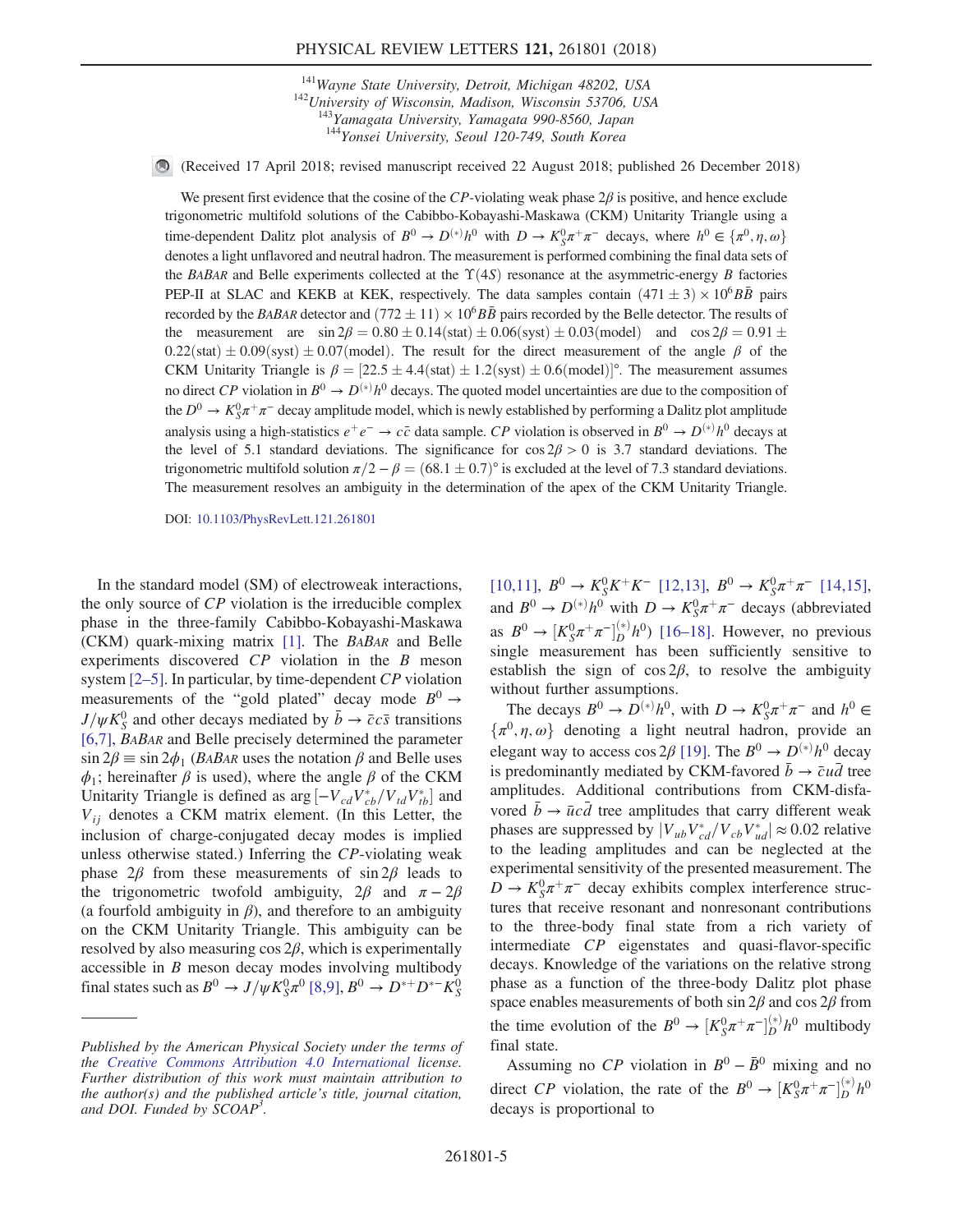$$
\frac{e^{\frac{-|\Delta t|}{t_{B^0}}}}{2} \{ [|\mathcal{A}_{\bar{D}^0}|^2 + |\mathcal{A}_{D^0}|^2] - q(|\mathcal{A}_{\bar{D}^0}|^2 - |\mathcal{A}_{D^0}|^2) \cos(\Delta m_d \Delta t) + 2q\eta_{h^0}(-1)^L \text{Im}(e^{-2i\beta} \mathcal{A}_{D^0} \mathcal{A}_{\bar{D}^0}^*) \sin(\Delta m_d \Delta t) \}, \qquad (1)
$$

where  $\Delta t$  denotes the proper-time interval between the decays of the two B mesons produced in the  $e^+e^- \rightarrow$  $\Upsilon(4S) \rightarrow B^0 \bar{B}^0$  event, and  $q = +1$  (-1) represents the bflavor content when the accompanying  $B$  meson is tagged as a  $B^0$  ( $\bar{B}^0$ ). The parameters  $\tau_{B^0}$  and  $\Delta m_d$  are the neutral B meson lifetime and the  $B^0 - \bar{B}^0$  oscillation frequency, respectively. The symbols  $A_{D^0} \equiv \mathcal{A}(M_{K_S^0\pi^-}^2, M_{K_S^0\pi^+}^2)$  and  $A_{\bar{D}^0} \equiv \mathcal{A}(M_{K_5^0\pi^+}^2, M_{K_5^0\pi^-}^2)$  denote the  $D^0$  and  $\bar{D}^0$  decay amplitudes as functions of the Lorentz-invariant Dalitz plot variables  $M_{K^0_S \pi^-}^2 \equiv (p_{K^0_S} + p_{\pi^-})^2$  and  $M_{K^0_S \pi^+}^2 \equiv$  $(p_{K_5^0} + p_{\pi^+})^2$ , where the symbol  $p_i$  represents the four-<br>measurements of a final state partials in The fortunance is the momentum of a final state particle *i*. The factor  $\eta_{h^0}$  is the  $\mathbb{C}P$  eigenvalue of  $h^0$ . The quantity L is the orbital angular momentum of the  $Dh^0$  or  $D^*h^0$  system. The last term in Eq. [\(1\)](#page-4-0) can be rewritten as

<span id="page-5-1"></span>
$$
\text{Im}(e^{-2i\beta}\mathcal{A}_{D^0}\mathcal{A}_{\bar{D}^0}^*) = \text{Im}(\mathcal{A}_{D^0}\mathcal{A}_{\bar{D}^0}^*)\cos 2\beta \n- \text{Re}(\mathcal{A}_{D^0}\mathcal{A}_{\bar{D}^0}^*)\sin 2\beta,
$$
\n(2)

which allows  $\sin 2\beta$  and  $\cos 2\beta$  to be treated as independent parameters.

Measurements of sin 2 $\beta$  and cos 2 $\beta$  in  $B^0 \to D^{(*)}h^0$  with  $D \to K_S^0 \pi^+ \pi^-$  decays are experimentally challenging. The branching fractions of the  $B$  and  $D$  meson decays are low  $[O(10^{-4})$  and  $O(10^{-2})$ , respectively], and the neutral particles in the final state lead to large backgrounds and low reconstruction efficiencies. In addition, a detailed Dalitz plot amplitude model or other experimental knowledge of the relative strong phase in the three-body D meson decay is required. Previous measurements of these decays performed separately by BABAR and Belle were not sufficiently sensitive to establish CP violation [\[16](#page-9-12)–18], obtaining results far outside of the physical region of the parameter space [\[16\],](#page-9-12) and using different Dalitz plot amplitude models [\[16,17\],](#page-9-12) which complicates the combination of individual results.

In this Letter, we present measurements of  $\sin 2\beta$ and  $\cos 2\beta$  from a time-dependent Dalitz plot analysis of  $B^0 \to D^{(*)}h^0$  with  $D \to K_S^0\pi^+\pi^-$  decays that combines the final data samples collected by the BABAR and Belle experiments, totaling 1.1 ab<sup>-1</sup> collected at the  $\Upsilon(4S)$ resonance. The combined approach enables unique experimental sensitivity to cos  $2\beta$  by increasing the available data sample and by applying common assumptions and the same Dalitz plot amplitude model simultaneously to the data collected by both experiments. As part of the analysis, an improved  $D \to K_S^0 \pi^+ \pi^-$  Dalitz plot amplitude model is obtained from high-statistics  $e^+e^- \rightarrow c\bar{c}$  data. This allows the propagation of the model uncertainties to the results on sin 2 $\beta$  and cos 2 $\beta$  obtained in  $B^0 \to D^{(*)}h^0$  with  $D^0 \to$  $K_S^0 \pi^+ \pi^-$  decays in a straightforward way. In the following, the extraction of the  $D^0 \to K_S^0 \pi^+ \pi^-$  Dalitz plot amplitude model parameters from Belle  $e^+e^- \rightarrow c\bar{c}$  data is summarized. Thereafter, the time-dependent Dalitz plot analysis of the B meson decay combining BABAR and Belle data is described. A more detailed description of the analysis is provided in Ref. [\[20\].](#page-9-14)

To measure the  $D^0 \to K_S^0 \pi^+ \pi^-$  decay amplitudes, we use a data sample of 924 fb<sup>-1</sup> recorded at or near the  $\Upsilon(4S)$  and  $\Upsilon(5S)$  resonances with the Belle detector [\[21\]](#page-9-15) at the asymmetric-energy  $e^+e^-$  collider KEKB [\[22\].](#page-9-16) This gives a large sample of D mesons enabling precise measurement of the decay amplitudes, so there is no benefit to be gained from including the equivalent BABAR data. The decays  $D^{*+} \rightarrow$  $D^0 \pi_s^+$  with  $D^0 \to K_S^0 \pi^+ \pi^-$  and  $K_S^0 \to \pi^+ \pi^-$  are reconstructed, and the flavor of the neutral  $D$  meson is identified as  $D^0$  ( $\bar{D}^0$ ) by the positive (negative) charge of the slow pion  $\pi^+$ , emitted from the  $D^{*+}$  decay. Charged pion candidates are formed from reconstructed tracks, and the selection requirements described in Refs. [\[23,24\]](#page-9-17) are applied to  $K_S^0$  candidates. To reject background originating from B meson decays, a requirement of  $p^*(D^{*+}) > 2.5(3.1)$  GeV/c<br>for candidates reconstructed from  $\Upsilon(4S)$   $\Gamma(\Upsilon(5S))$  data is for candidates reconstructed from  $\Upsilon(4S)$  [ $\Upsilon(5S)$ ] data is applied, where  $p^*$  denotes the momentum evaluated in the  $e^+e^-$  center-of-mass (c.m.) frame. Events are selected by the  $D^0$  candidate mass  $M_{D^0}$  and the  $D^{*+} - D^0$  mass difference  $\Delta M$ , and a yield of  $1\,217300 \pm 2\,000$  signal decays is obtained by a two-dimensional unbinned maximumlikelihood fit to the  $M_{D^0}$  and  $\Delta M$  distributions [\[20\].](#page-9-14)

Similar to previous  $D^0 - \bar{D}^0$  oscillation analyses and measurements of the Unitarity Triangle angle  $\gamma$  [\[25\]](#page-9-18) by BABAR, Belle, and LHCb [26–[29\],](#page-9-19) the  $D^0 \rightarrow K_S^0 \pi^+ \pi^$ decay amplitude is parametrized as

<span id="page-5-0"></span>
$$
\mathcal{A}(M_{K_S^0\pi^-}^2, M_{K_S^0\pi^+}^2) = \sum_{r \neq (K\pi/\pi\pi)_{L=0}} a_r e^{i\phi_r} \mathcal{A}_r (M_{K_S^0\pi^-}^2, M_{K_S^0\pi^+}^2) \n+ F_1(M_{\pi^+\pi^-}^2) + \mathcal{A}_{K\pi_{L=0}}(M_{K_S^0\pi^-}^2) \n+ \mathcal{A}_{K\pi_{L=0}}(M_{K_S^0\pi^+}^2).
$$
\n(3)

The symbols  $a_r$  and  $\phi_r$  represent the magnitude and phase of the rth intermediate quasi-two-body amplitude  $A_r$  contributing to the P- and D-waves. These amplitudes are parametrized using an isobar ansatz [\[30\]](#page-9-20) by relativistic Breit-Wigner (BW) propagators with mass-dependent widths, Blatt-Weisskopf penetration factors [\[31\],](#page-9-21) and Zemach tensors for the angular distributions [\[32\].](#page-9-22) The following intermediate two-body resonances are included: the Cabibbo-favored  $K^*(892)^-\pi^+$ , the Cabibbo-favored  $K^*(892)^-\pi^+$ ,  $K^*(1430)^-\pi^+$ ,<br>  $K^*(1680)^-\pi^+$ ,  $K^*(1410)^-\pi^+$  channels; the doubly<br>
Cabibbo-suppressed  $K^*(892)^+\pi^ K^*(1430)^+\pi^ \int_{2}^{*}(1430)^{-}\pi^{+}$ ,<br>the doubly Cabibbo-suppressed  $K^*(892)^+\pi^-,$  $2(1430)^+\pi^-,$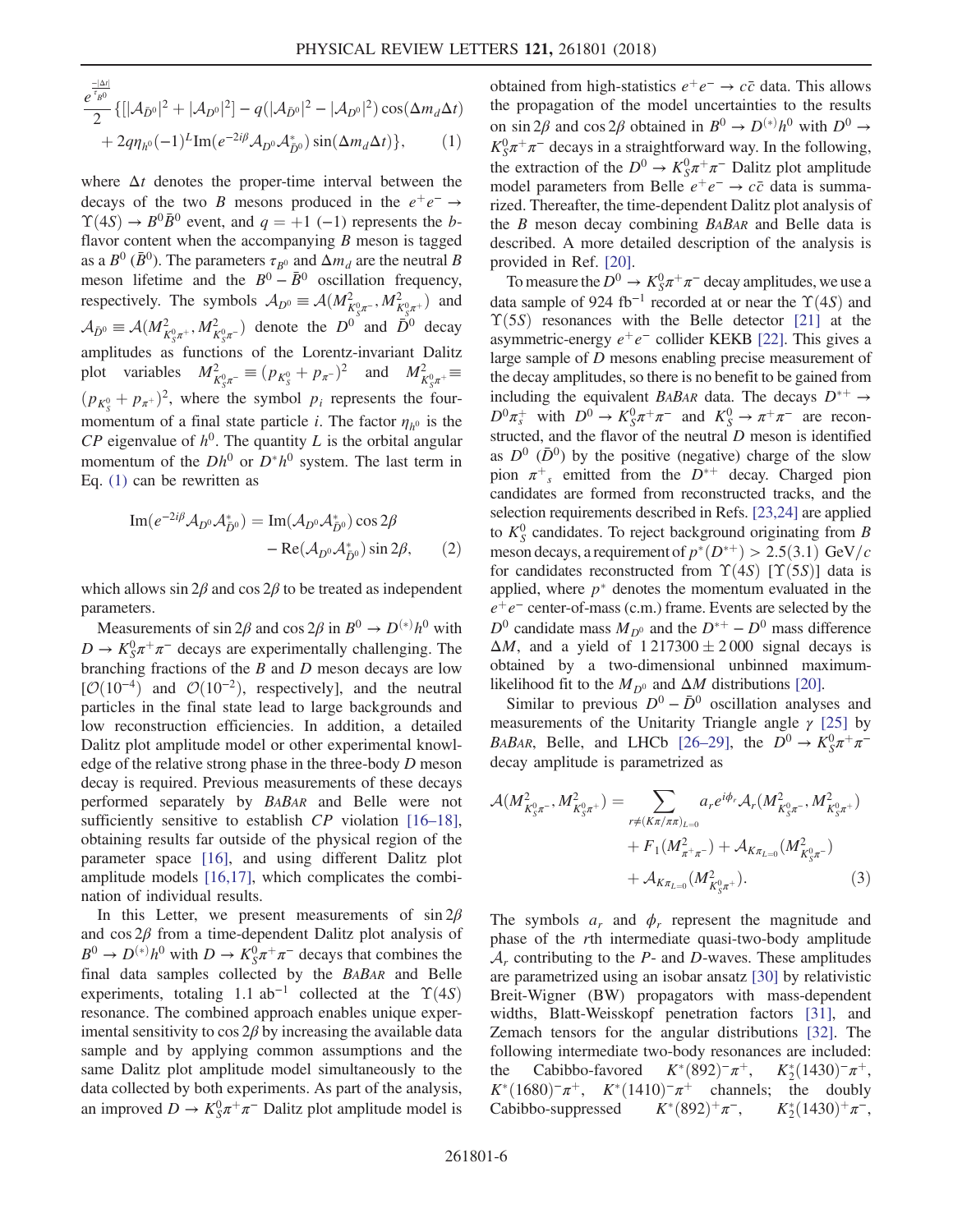$K^*(1410)^+ \pi^-$  modes; and the CP eigenstates  $K_S^0 \rho (770)^0$ ,<br> $K^0 \rho (782)$ ,  $K^0 f (1270)$ , and  $K^0 \rho (1450)^0$ . The symbol E  $K_S^0 \omega$ (782),  $K_S^0 f_2$ (1270), and  $K_S^0 \rho$ (1450)<sup>0</sup>. The symbol  $F_1$ <br>denotes the amplitude for the  $\pi \pi S$ -wave using the K-matrix denotes the amplitude for the  $\pi \pi S$ -wave using the K-matrix formalism in the P-vector approximation with four physical poles [\[33,34\].](#page-9-23) The symbol  $A_{K_{\pi_{l=0}}}$  represents the amplitude for the  $K\pi S$ -wave using the LASS parametrization [\[35\]](#page-9-24), which combines a BW for the  $K_0^*(1430)^{\pm}$  with a coherent<br>nonresonant contribution governed by an effective range nonresonant contribution governed by an effective range and a phase shift.

The  $D^0 \to K_S^0 \pi^+ \pi^-$  decay amplitude model parameters are determined by an unbinned maximum-likelihood Dalitz fit performed for events in the signal region of the flavor-tagged  $D^0$  sample. The probability density function  $(p.d.f.)$  for the signal is constructed from Eq.  $(3)$ with a correction to account for reconstruction efficiency variations over the Dalitz plot phase space due to experimental acceptance effects [\[36\]](#page-9-25), and an additional term to account for wrong flavor identifications of D mesons. In addition, the likelihood function contains a p.d.f. for the background that is constructed from the distributions taken from the  $M_{D^0}$  and  $\Delta M$  data sidebands. The  $a_r$  and  $\phi_r$  parameters for each resonance are floated in the fit and measured relative to the  $K_S^0 \rho (770)^0$  amplitude which is fixed to  $g_{\text{max}} = 1$  and  $g_{\text{max}} = \rho^0$ tude, which is fixed to  $a_{K_9^0\rho(770)^0} = 1$  and  $\phi_{K_9^0\rho(770)^0} = 0^\circ$ . The masses and widths of the resonances are fixed to the world averages [\[37\]](#page-9-26) except for those of the  $K^*(892)$  and  $K^*(1430)$  which are floated to improve the fit quality  $K_0^*(1430)$ , which are floated to improve the fit quality.<br>The LASS parameters and several parameters in the The LASS parameters and several parameters in the K-matrix are floated in the fit.

The results of the Dalitz fit are summarized in Table III of Ref. [\[20\]](#page-9-14). The data distributions and projections of the fit are shown in Fig. [1.](#page-6-0) By a two-dimensional  $\chi^2$  test, a reduced  $\chi^2$  of 1.05 is obtained for 31 272 degrees of freedom based on statistical uncertainties only, indicating a relatively good quality of the fit [26–[28,38,39\]](#page-9-19).

The time-dependent Dalitz plot analysis of  $B^0 \to D^{(*)}h^0$ with  $D \to K_S^0 \pi^+ \pi^-$  decays is performed using data samples containing  $471 \times 10^6$  BB pairs recorded with the BABAR detector [\[40,41\]](#page-9-27) at the asymmetric-energy  $e^+e^-$  (3.1 on 9 GeV) collider PEP-II [\[42\]](#page-9-28) and  $772 \times 10^6$  BB pairs recorded with the Belle detector [\[21\]](#page-9-15) at the asymmetricenergy  $e^+e^-$  (3.5 on 8 GeV) collider KEKB [\[22\]](#page-9-16) collected at the  $\Upsilon(4S)$ .

The light neutral hadron  $h^0$  is reconstructed in the decay modes  $\pi^0 \to \gamma \gamma$ ,  $\eta \to \gamma \gamma$  and  $\pi^+ \pi^- \pi^0$ , and  $\omega \to \pi^+ \pi^- \pi^0$ . Neutral D mesons are reconstructed in the decay mode  $D \to K_S^0 \pi^+ \pi^-$ , and neutral  $D^*$  mesons are reconstructed in the decay mode  $D^* \to D\pi^0$ . The decay modes  $B^0 \to D\pi^0$ ,  $D\eta$ ,  $D\omega$ ,  $D^*\pi^0$ , and  $D^*\eta$ , where sufficient signal yields are reconstructed, are included in the analysis. The selection requirements applied to the reconstructed candidates are summarized in Ref. [\[20\].](#page-9-14)

The  $B^0 \to D^{(*)}h^0$  yields are determined by threedimensional unbinned maximum-likelihood fits to the

<span id="page-6-0"></span>

FIG. 1. The Dalitz plot data distributions (points with error bars) for  $D^0 \to K_S^0 \pi^+ \pi^-$  from  $D^{*+} \to D^0 \pi^+$  decays reconstructed from Belle  $e^+e^- \rightarrow c\bar{c}$  data, and projections of the Dalitz fit. The red solid lines show the projections of the total fit function including background, and the grey regions show projections of the background.

distributions of the observables  $M'_{bc}$ ,  $\Delta E$ , and  $C'_{NN_{out}}$ . The beam-energy-constrained mass  $M'_{bc}$  defined in Ref. [\[43\]](#page-9-29) is computed from the beam energy  $E_{\text{beam}}^*$  in the c.m. frame, the  $D^{(*)}$  candidate momenta, and the  $h^0$  candidate direction of flight. The quantity  $M'_{bc}$  provides an observable that is insensitive to possible correlations with the energy difference  $\Delta E = E_B^* - \tilde{E}_{\text{beam}}^*$  that can be induced by energy mismea-<br>surements for particles detected in the electromagnetic surements for particles detected in the electromagnetic calorimeters, e.g., caused by shower leakage effects. The variable  $C'_{NN_{out}}$  defined in Ref. [\[44\]](#page-9-30) is constructed from the output of a neural network multivariate classifier trained on event shape information based on a combination of 16 modified Fox-Wolfram moments [\[45,46\]](#page-9-31) to identify background originating from  $e^+e^- \rightarrow q\bar{q}$   $(q \in \{u, d, s, c\})$  continuum events. The fit model accounts for contributions from  $B^0 \to D^{(*)}h^0$  signal decays, cross-feed from partially reconstructed  $B^0 \rightarrow D^* h^0$  decays, background from partially reconstructed  $B^+ \to \bar{D}^{(*)0} \rho^+$  decays, combinatorial background from  $B\bar{B}$  decays, and background from continuum events. In total, a  $B^0 \rightarrow D^{(*)}h^0$  signal yield of 1129  $\pm$  48<br>events in the *BABAR* data sample and 1567  $+$  56 events in the events in the BABAR data sample and  $1567 \pm 56$  events in the Belle data sample is obtained. The signal yields are summa-rized in Table IV of Ref. [\[20\]](#page-9-14). The  $M'_{bc}$ ,  $\Delta E$ , and  $C'_{NN_{out}}$  data distributions and fit projections are shown in Fig. [2.](#page-7-0)

The time-dependent Dalitz plot analysis follows the technique established in the previous combined BABAR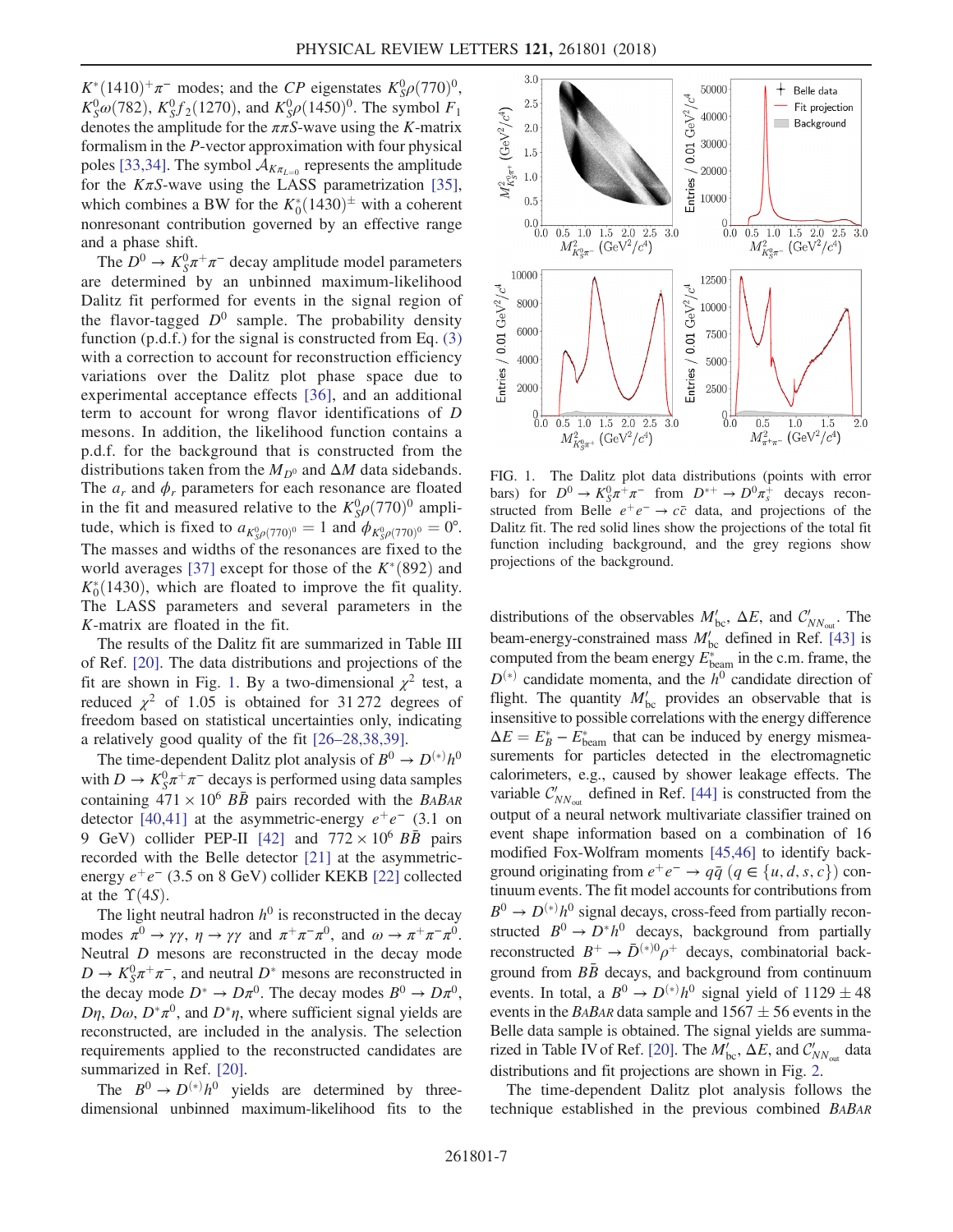<span id="page-7-0"></span>

FIG. 2. Data distributions for (a)  $M'_{bc}$ , (b)  $\Delta E$ , and (c)  $C'_{NN_{out}}$  (points with error bars) for the *BABAR* and Belle data samples combined. The solid black lines represent projections of the total fit function, and the colored dotted lines show the signal and background components of the fit as indicated in the legend. In plotting the  $M'_{bc}$ ,  $\Delta E$ , and  $C'_{NN_{out}}$  distributions, each of the other two observables are required to satisfy  $M'_{bc} > 5.272 \text{ GeV}c^2$ ,  $|\Delta E| < 100 \text{ MeV}$ , or  $0 < C'_{NN_{out}} < 8$  to select signal-enhanced regions.

+Belle time-dependent CP violation measurement of  $\bar{B}^0 \rightarrow D_{CP}^{(*)}h^0$  decays [\[24\]](#page-9-32). The measurement is performed by maximizing the log-likelihood function constructed from the events reconstructed from BABAR and Belle data [\[20\]](#page-9-14). The measurement includes all events used in the previous  $M'_{bc}$ ,  $\Delta E$ , and  $C'_{NN_{out}}$  fits. In the log-likelihood function, the p.d.f.'s are functions of the experimental flavor-tagged proper-time interval and Dalitz plot distributions for the signal and background components. The signal p.d.f.s are constructed from Eqs. [\(1\)](#page-4-0) and [\(2\)](#page-5-1) convolved with experiment-specific resolution functions to account for the finite vertex resolution [\[6,47\]](#page-9-7) and including the effect of incorrect flavor assignments [\[6,48\].](#page-9-7) The p.d.f.'s for the proper-time interval distributions of the combinatorial background from  $B\bar{B}$  decays and background from continuum events account for background from nonprompt and prompt particles convolved with effective resolution functions. The partially reconstructed  $B^0 \to D^* h^0$  decays are modeled by the signal p.d.f. with a different set of parameters to account for this cross-feed contribution, and the background from partially reconstructed  $B^+ \rightarrow$  $\bar{D}^{(*)0}\rho^+$  decays is parametrized by an exponential p.d.f. convolved with the same resolution functions as used for the signal.

In the fit, the parameters  $\tau_{B^0}$ ,  $\tau_{B^+}$ , and  $\Delta m_d$  are fixed to the world averages [\[49\],](#page-10-0) and the Dalitz plot amplitude model parameters are fixed to the results of the  $D^0 \rightarrow$  $K_S^0 \pi^+ \pi^-$  Dalitz plot fit described above. The signal and background fractions are evaluated on an event-by-event basis from the three-dimensional fit of the  $M'_{bc}$ ,  $\Delta E$ , and  $\mathcal{C}_{NN_{\text{out}}}$  observables. The only free parameters are sin 2 $\beta$  and  $\cos 2\beta$ , and the results are

 $\sin 2\beta = 0.80 \pm 0.14$ (stat)  $\pm 0.06$ (syst)  $\pm 0.03$ (model),  $\cos 2\beta = 0.91 \pm 0.22$ (stat)  $\pm 0.09$ (syst)  $\pm 0.07$ (model). The second quoted uncertainty is the experimental systematic error, and the third is due to the  $D^0 \to K_S^0 \pi^+ \pi^-$  decay amplitude model. The evaluation of these uncertainties is described in detail in Ref. [\[20\]](#page-9-14). The linear correlation between  $\sin 2\beta$  and  $\cos 2\beta$  is 5.1%. The result deviates by less than 1.0 standard deviation from the trigonometric constraint given by  $\sin^2 2\beta + \cos^2 2\beta = 1$ .

A separate fit is performed to measure directly the angle  $\beta$  using the signal p.d.f. constructed from Eq. [\(1\),](#page-4-0) and the result is

$$
\beta = [22.5 \pm 4.4 \text{(stat)} \pm 1.2 \text{(syst)} \pm 0.6 \text{(model)}]^\circ. \quad (5)
$$

The proper-time interval distributions and projections of the fit for sin  $2\beta$  and cos  $2\beta$  are shown in Fig. [3](#page-8-2) for two different regions of the  $D^0 \to K_S^0 \pi^+ \pi^-$  phase space. Figure [3\(a\)](#page-8-2) shows a region predominantly populated by CP eigenstates,  $B^0 \to [K_S^0 \rho (770)^0]_D^{(*)} h^0$ . For these decays,<br>interference emerges between the annultude for direct interference emerges between the amplitude for direct decays of neutral B mesons into these final states and those following  $B^0 - \bar{B}^0$  oscillations. The time evolution exhibits mixing-induced CP violation governed by the CPviolating weak phase 2β, which manifests as a sinusoidal oscillation in the signal yield asymmetry. Figure [3\(b\)](#page-8-2) shows a region predominantly populated by quasi-flavor-specific decays,  $B^0 \to [K^*(892)^{\pm} \pi^{\mp}]^{(*)}_{D} h^0$ . For these decays, the time evolution exhibits  $B^0 - \bar{B}^0$  oscillations governed by time evolution exhibits  $B^0 - \bar{B}^0$  oscillations governed by the oscillation frequency,  $\Delta m_d$ , which appears as an oscillation proportional to  $cos(\Delta m_d\Delta t)$  in the corresponding asymmetry.

The measurement procedure is validated by various cross-checks. The  $B^0 \to \bar{D}^{(*)0} h^0$  decays with the CKMfavored  $\bar{D}^0 \to K^+\pi^-$  decay have very similar kinematics and background composition as  $B^0 \to D^{(*)}h^0$  with  $D \to$  $K_S^0 \pi^+ \pi^-$  decays and provide a high-statistics control sample. Using the same analysis approach, the timedependent CP violation measurement of the control sample

 $(4)$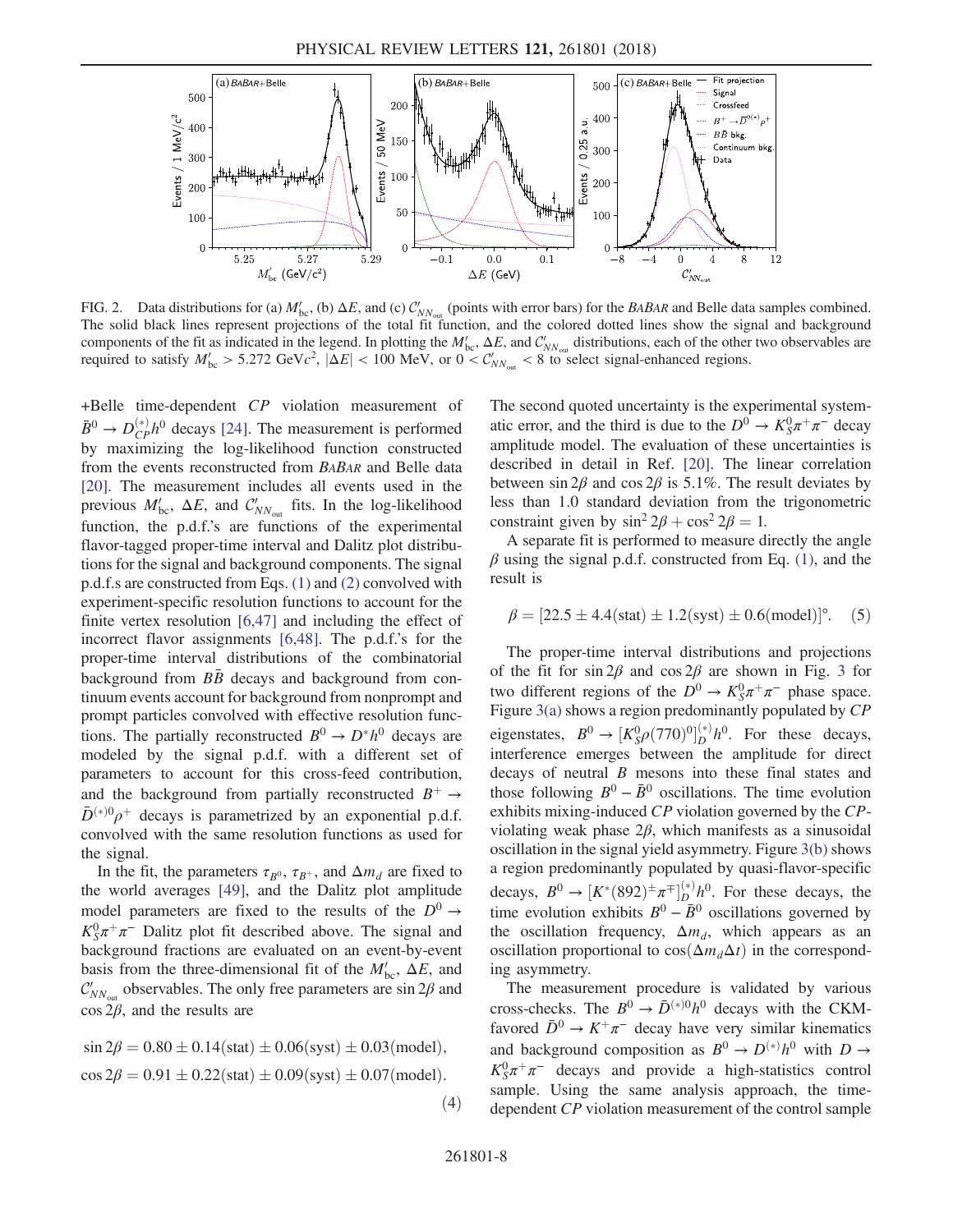<span id="page-8-2"></span>

FIG. 3. Distributions of the proper-time interval (data points with error bars) and the corresponding asymmetries for  $B^0 \rightarrow$  $D^{(*)}h^0$  candidates associated with high-quality flavor tags for two different regions of the  $D \to K_S^0 \pi^+ \pi^-$  phase space and for the BABAR and Belle data samples combined. The background has been subtracted using the  $sPlot$  technique [\[50\]](#page-10-3), with weights obtained from the fit presented in Fig. [2.](#page-7-0)

results in mixing-induced and direct CP violation parameters consistent with zero, in agreement with the assumption of negligible CP violation for these flavorspecific decays. Measurements of the neutral  $B$  meson lifetime for  $B^0 \to D^{(*)}h^0$  with  $D \to K_S^0 \pi^+ \pi^-$  decays, and for the control sample without flavor-tagging applied, yield  $\tau_{B^0} = [1.500 \pm 0.052(stat)]$  ps and  $\tau_{B^0} = [1.535 \pm 0.052(st)]$  $0.028(stat)$ ] ps, respectively, which are in agreement with the world average  $\tau_{B^0} = (1.520 \pm 0.004)$  ps [\[49\]](#page-10-0). In addition, we have performed all measurements for data separated by experiment yielding consistent results [\[20\]](#page-9-14).

The significance of the results is determined by a likelihood-ratio approach that accounts for the experimental systematic uncertainties and the Dalitz plot amplitude model uncertainties by convolution of the likelihood curves. The measurement of  $\sin 2\beta$  agrees within 0.7 standard deviations with the world average of sin  $2\beta =$  $0.691 \pm 0.017$  [\[49\]](#page-10-0) obtained from more precise measurements using  $b \rightarrow \bar{c} c \bar{s}$  transitions. The measurement of cos 2β excludes the hypothesis of cos  $2\beta \le 0$  at a p-value of  $2.5 \times 10^{-4}$ , which corresponds to a significance of 3.7 standard deviations, providing the first evidence for  $\cos 2\beta > 0$ . The measurement of  $\beta$  excludes the hypothesis of  $\beta = 0^\circ$  at a *p*-value of 3.6 × 10<sup>-7</sup>, which corresponds to a significance of 5.1 standard deviations. Hence, we report an observation of CP violation in  $B^0 \to D^{(*)}h^0$  decays. The result for  $\beta$  agrees well with the preferred solution of the Unitarity Triangle, which is  $(21.9 \pm 0.7)$ °, if computed from the world average of  $\sin 2\beta = 0.691 \pm 0.017$  [\[49\]](#page-10-0). The measurement excludes the second solution of  $\pi/2 - \beta = (68.1 \pm 0.7)$ ° at a p-value of  $2.31 \times 10^{-13}$ , corresponding to a significance of 7.3 standard deviations. Therefore, the present measurement resolves an ambiguity in the determination of the apex of the CKM Unitarity Triangle.

In summary, we combine the final BABAR and Belle data samples, totaling an integrated luminosity of more than 1 ab<sup>-1</sup> collected at the  $\Upsilon(4S)$  resonance, and perform a timedependent Dalitz plot analysis of  $B^0 \to D^{(*)}h^0$  with  $D \to$  $K_S^0 \pi^+ \pi^-$  decays. We report the world's most precise measurement of the cosine of the CP-violating weak phase  $2\beta$  and obtain the first evidence for cos  $2\beta > 0$ . The measurement directly excludes the trigonometric multifold solution of  $\pi/2 - \beta = (68.1 \pm 0.7)$ ° without any assumptions, and thus resolves an ambiguity related to the CKM Unitarity Triangle parameters. An observation of CP violation in  $B^0 \to D^{(*)}h^0$ decays is reported. The measurement assumes no direct CP violation in  $B^0 \to D^{(*)}h^0$  decays.

The  $B^0 \to D^{(*)}h^0$  decays studied by the combined BABAR and Belle approach provide a probe for the CPviolating weak phase  $2\beta$  that is theoretically more clean than the "gold plated" decay modes mediated by  $\bar{b} \rightarrow \bar{c}c\bar{s}$ transitions [\[51\].](#page-10-1) Therefore,  $B^0 \to D^{(*)}h^0$  decays can provide a new and complementary SM reference for  $2\beta$  at the experimental precision achievable by the future highluminosity B factory experiment Belle II [\[52\].](#page-10-2)

We thank the PEP-II and KEKB groups for the excellent operation of the accelerators. The BABAR experiment acknowledges the substantial dedicated effort from the computing organizations for their support. The collaborating institutions wish to thank SLAC for its support and kind hospitality. The Belle experiment wishes to acknowledge the KEK cryogenics group for efficient solenoid operations; and the KEK computer group, the NII, and PNNL/ EMSL for valuable computing and SINET5 network support. This work was supported by MEXT, JSPS and Nagoya's TLPRC (Japan); ARC (Australia); FWF (Austria); NSERC (Canada); NSFC and CCEPP (China); MSMT (Czechia); CEA and CNRS-IN2P3 (France); BMBF, CZF, DFG, EXC153, and VS (Germany); DST (India); INFN (Italy); MOE, MSIP, NRF, RSRI, FLRFAS project and GSDC of KISTI (Korea); FOM (The Netherlands); NFR (Norway); MNiSW and NCN (Poland); MES and RFAAE (Russia); ARRS (Slovenia); IKERBASQUE and MINECO (Spain); SNSF (Switzerland); MOE and MOST (Taiwan); STFC (United Kingdom); BSF (USA-Israel); and DOE and NSF (USA). Individuals have received support from the Marie Curie EIF (European Union) and the A. P. Sloan Foundation (USA).

<span id="page-8-1"></span><span id="page-8-0"></span>[<sup>\\*</sup>](#page-0-0) Deceased.

[<sup>†</sup>](#page-0-1) Present address: University of Huddersfield, Huddersfield HD1 3DH, United Kingdom.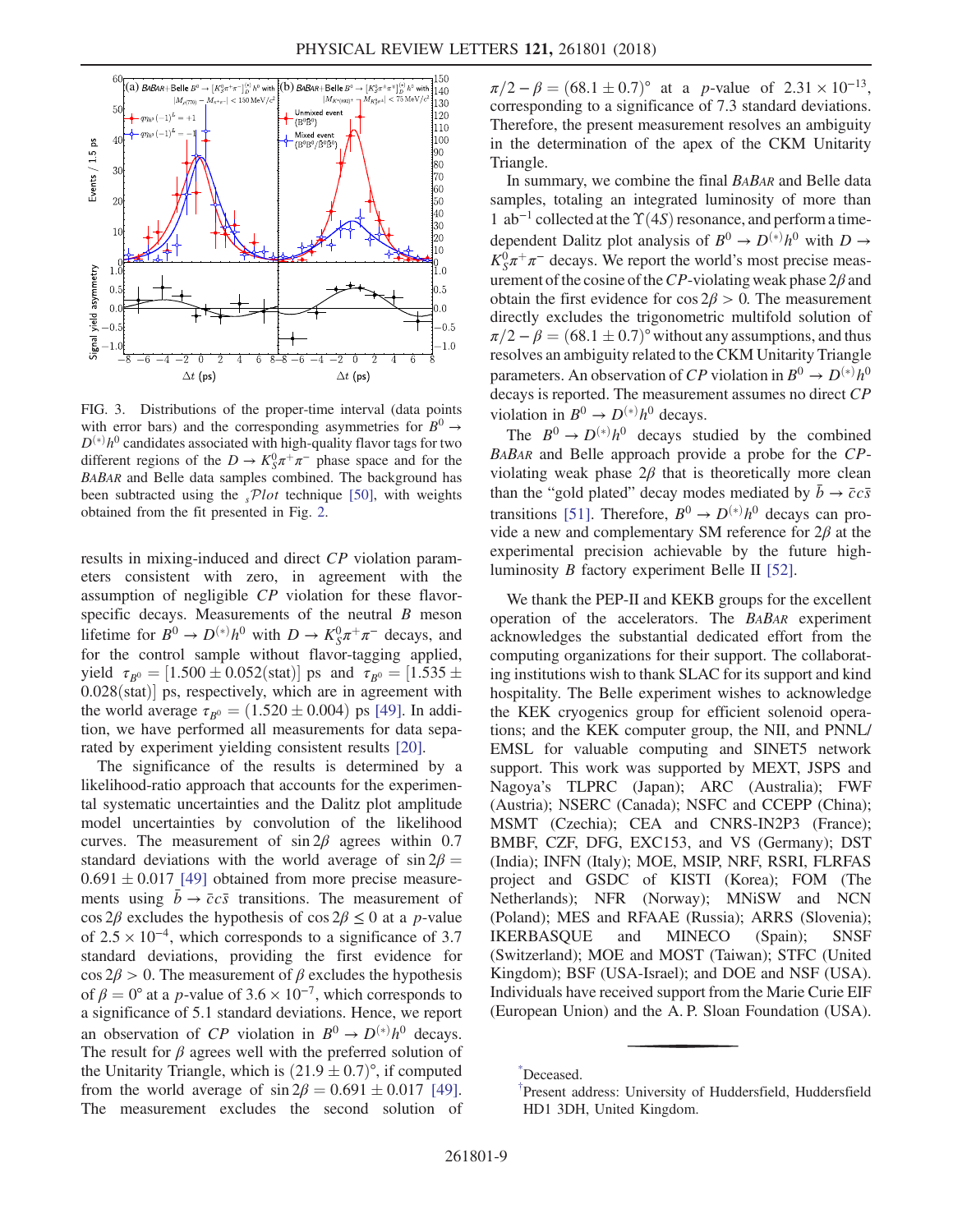<span id="page-9-0"></span> $*$ Also at Università di Sassari, I-07100 Sassari, Italy.

<span id="page-9-1"></span>[§](#page-0-3) Present address: University of South Alabama, Mobile, Alabama 36688, USA.

<span id="page-9-2"></span>[∥](#page-0-4) Present address: Universit`a di Bologna and INFN Sezione di Bologna, I-47921 Rimini, Italy.

- <span id="page-9-3"></span>[¶](#page-0-5) Present address: European Organization for Nuclear Research (CERN), Geneva, Switzerland.
- <span id="page-9-4"></span>Present address: Wuhan University, Wuhan 430072, China.
- <span id="page-9-5"></span>[1] N. Cabibbo, [Phys. Rev. Lett.](https://doi.org/10.1103/PhysRevLett.10.531) **10**, 531 (1963); M. Kobayashi and T. Maskawa, [Prog. Theor. Phys.](https://doi.org/10.1143/PTP.49.652) 49, 652 (1973).
- <span id="page-9-6"></span>[2] B. Aubert et al. (BABAR Collaboration), [Phys. Rev. Lett.](https://doi.org/10.1103/PhysRevLett.87.091801) 87, [091801 \(2001\).](https://doi.org/10.1103/PhysRevLett.87.091801)
- [3] K. Abe et al. (Belle Collaboration), [Phys. Rev. Lett.](https://doi.org/10.1103/PhysRevLett.87.091802) 87, [091802 \(2001\).](https://doi.org/10.1103/PhysRevLett.87.091802)
- [4] B. Aubert et al. (BABAR Collaboration), [Phys. Rev. Lett.](https://doi.org/10.1103/PhysRevLett.93.131801) 93, [131801 \(2004\).](https://doi.org/10.1103/PhysRevLett.93.131801)
- [5] Y. Chao et al. (Belle Collaboration), [Phys. Rev. Lett.](https://doi.org/10.1103/PhysRevLett.93.191802) 93, [191802 \(2004\).](https://doi.org/10.1103/PhysRevLett.93.191802)
- <span id="page-9-7"></span>[6] B. Aubert *et al.* (*BABAR* Collaboration), *[Phys. Rev. D](https://doi.org/10.1103/PhysRevD.79.072009)* 79, [072009 \(2009\).](https://doi.org/10.1103/PhysRevD.79.072009)
- [7] I. Adachi et al. (Belle Collaboration), [Phys. Rev. Lett.](https://doi.org/10.1103/PhysRevLett.108.171802) 108, [171802 \(2012\).](https://doi.org/10.1103/PhysRevLett.108.171802)
- <span id="page-9-8"></span>[8] B. Aubert et al. (BABAR Collaboration), [Phys. Rev. D](https://doi.org/10.1103/PhysRevD.71.032005) 71, [032005 \(2005\).](https://doi.org/10.1103/PhysRevD.71.032005)
- [9] R. Itoh et al. (Belle Collaboration), [Phys. Rev. Lett.](https://doi.org/10.1103/PhysRevLett.95.091601) 95, [091601 \(2005\).](https://doi.org/10.1103/PhysRevLett.95.091601)
- <span id="page-9-9"></span>[10] B. Aubert et al. (BABAR Collaboration), [Phys. Rev. D](https://doi.org/10.1103/PhysRevD.74.091101) 74, [091101 \(2006\).](https://doi.org/10.1103/PhysRevD.74.091101)
- [11] J. Dalseno *et al.* (Belle Collaboration), [Phys. Rev. D](https://doi.org/10.1103/PhysRevD.76.072004) 76, [072004 \(2007\).](https://doi.org/10.1103/PhysRevD.76.072004)
- <span id="page-9-10"></span>[12] J.P. Lees *et al.* (*BABAR* Collaboration), *[Phys. Rev. D](https://doi.org/10.1103/PhysRevD.85.112010)* **85**, [112010 \(2012\).](https://doi.org/10.1103/PhysRevD.85.112010)
- [13] Y. Nakahama et al. (Belle Collaboration), [Phys. Rev. D](https://doi.org/10.1103/PhysRevD.82.073011) 82, [073011 \(2010\).](https://doi.org/10.1103/PhysRevD.82.073011)
- <span id="page-9-11"></span>[14] B. Aubert et al. (BABAR Collaboration), [Phys. Rev. D](https://doi.org/10.1103/PhysRevD.80.112001) 80, [112001 \(2009\).](https://doi.org/10.1103/PhysRevD.80.112001)
- [15] J. Dalseno et al. (Belle Collaboration), [Phys. Rev. D](https://doi.org/10.1103/PhysRevD.79.072004) 79, [072004 \(2009\).](https://doi.org/10.1103/PhysRevD.79.072004)
- <span id="page-9-12"></span>[16] P. Krokovny et al. (Belle Collaboration), [Phys. Rev. Lett.](https://doi.org/10.1103/PhysRevLett.97.081801) 97[, 081801 \(2006\).](https://doi.org/10.1103/PhysRevLett.97.081801)
- [17] B. Aubert et al. (BABAR Collaboration), [Phys. Rev. Lett.](https://doi.org/10.1103/PhysRevLett.99.231802) 99, [231802 \(2007\).](https://doi.org/10.1103/PhysRevLett.99.231802)
- [18] V. Vorobyev et al. (Belle Collaboration), [Phys. Rev. D](https://doi.org/10.1103/PhysRevD.94.052004) 94, [052004 \(2016\).](https://doi.org/10.1103/PhysRevD.94.052004)
- <span id="page-9-13"></span>[19] A. Bondar, T. Gershon, and P. Krokovny, [Phys. Lett. B](https://doi.org/10.1016/j.physletb.2005.07.053) 624, [1 \(2005\).](https://doi.org/10.1016/j.physletb.2005.07.053)
- <span id="page-9-14"></span>[20] I. Adachi et al. (BABAR and Belle Collaborations), companion paper, Phys. Rev. D 98[, 112012 \(2018\)](https://doi.org/10.1103/PhysRevD.98.112012).
- <span id="page-9-15"></span>[21] A. Abashian et al. (Belle Collaboration), [Nucl. Instrum.](https://doi.org/10.1016/S0168-9002(01)02013-7) [Methods Phys. Res., Sect. A](https://doi.org/10.1016/S0168-9002(01)02013-7) 479, 117 (2002); also see detector section in J. Brodzicka et al., [Prog. Theor. Exp.](https://doi.org/10.1093/ptep/pts072) Phys. 2012[, 4D001 \(2012\).](https://doi.org/10.1093/ptep/pts072)
- <span id="page-9-16"></span>[22] S. Kurokawa and E. Kikutani, [Nucl. Instrum. Methods](https://doi.org/10.1016/S0168-9002(02)01771-0) [Phys. Res., Sect. A](https://doi.org/10.1016/S0168-9002(02)01771-0) 499, 1 (2003), and other papers included in this volume; T. Abe et al., [Prog. Theor. Exp. Phys.](https://doi.org/10.1093/ptep/pts102) 2013, [03A001 \(2013\),](https://doi.org/10.1093/ptep/pts102) and references therein.
- <span id="page-9-17"></span>[23] K. F. Chen et al. (Belle Collaboration), [Phys. Rev. D](https://doi.org/10.1103/PhysRevD.72.012004) 72, [012004 \(2005\).](https://doi.org/10.1103/PhysRevD.72.012004)
- <span id="page-9-32"></span>[24] A. Abdesselam et al. (BABAR and Belle Collaborations), Phys. Rev. Lett. 115[, 121604 \(2015\).](https://doi.org/10.1103/PhysRevLett.115.121604)
- <span id="page-9-18"></span>[25] The CKM angle  $\gamma$  is also referred to as  $\phi_3$  in the literature.
- <span id="page-9-19"></span>[26] B. Aubert et al. (BABAR Collaboration), [Phys. Rev. D](https://doi.org/10.1103/PhysRevD.78.034023) 78, [034023 \(2008\).](https://doi.org/10.1103/PhysRevD.78.034023)
- [27] P. del Amo Sanchez et al. (BABAR Collaboration), [Phys.](https://doi.org/10.1103/PhysRevLett.105.081803) Rev. Lett. 105[, 081803 \(2010\).](https://doi.org/10.1103/PhysRevLett.105.081803)
- [28] T. Peng et al. (Belle Collaboration), [Phys. Rev. D](https://doi.org/10.1103/PhysRevD.89.091103) 89, [091103 \(2014\).](https://doi.org/10.1103/PhysRevD.89.091103)
- [29] R. Aaij et al. (LHCb Collaboration), [Nucl. Phys.](https://doi.org/10.1016/j.nuclphysb.2014.09.015) **B888**, 169 [\(2014\).](https://doi.org/10.1016/j.nuclphysb.2014.09.015)
- <span id="page-9-20"></span>[30] See the review on "Dalitz plot analysis formalism" in J. Beringer *et al.* (Particle Data Group), [Phys. Rev. D](https://doi.org/10.1103/PhysRevD.86.010001) 86, [010001 \(2012\),](https://doi.org/10.1103/PhysRevD.86.010001) and references therein.
- <span id="page-9-22"></span><span id="page-9-21"></span>[31] F. von Hippel and C. Quigg, [Phys. Rev. D](https://doi.org/10.1103/PhysRevD.5.624) **5**, 624 (1972).
- [32] C. Zemach, Phys. Rev. 133[, B1201 \(1964\);](https://doi.org/10.1103/PhysRev.133.B1201) 140[, B97](https://doi.org/10.1103/PhysRev.140.B97) [\(1965\).](https://doi.org/10.1103/PhysRev.140.B97)
- <span id="page-9-23"></span>[33] S. U. Chung, J. Brose, R. Hackmann, E. Klempt, S. Spanier, and C. Strassburger, [Ann. Phys. \(N.Y.\)](https://doi.org/10.1002/andp.19955070504) 507, 404 (1995).
- [34] V. V. Anisovich and A. V. Sarantsev, [Eur. Phys. J. A](https://doi.org/10.1140/epja/i2002-10068-x) 16, 229 [\(2003\),](https://doi.org/10.1140/epja/i2002-10068-x) and private communication with the authors from [27].
- <span id="page-9-24"></span>[35] D. Aston *et al.* (LASS Collaboration), [Nucl. Phys.](https://doi.org/10.1016/0550-3213(88)90028-4) **B296**, [493 \(1988\)](https://doi.org/10.1016/0550-3213(88)90028-4).
- <span id="page-9-25"></span>[36] The Monte Carlo event generators used at BABAR and Belle are based on EvtGen [D. J. Lange, [Nucl. Instrum. Methods](https://doi.org/10.1016/S0168-9002(01)00089-4) [Phys. Res., Sect. A](https://doi.org/10.1016/S0168-9002(01)00089-4) 462, 152 (2001)]; JETSET [T. Sjöstrand, [Comput. Phys. Commun.](https://doi.org/10.1016/0010-4655(94)90132-5) 82, 74 (1994)]; and Photos [P. Golonka and Z. Was, [Eur. Phys. J. C](https://doi.org/10.1140/epjc/s2005-02396-4) 45, 97 (2006)]; The BABAR detector Monte Carlo simulation is based on GEANT4 [S. Agostinelli et al., [Nucl. Instrum. Methods Phys. Res.,](https://doi.org/10.1016/S0168-9002(03)01368-8) Sect. A 506[, 250 \(2003\)](https://doi.org/10.1016/S0168-9002(03)01368-8)]; and the Belle detector Monte Carlo simulation is based on GEANT3 [R. Brun et al., GEANT 3.21, CERN, Report No. DD/EE/84-1, 1984].
- <span id="page-9-26"></span>[37] C. Patrignani et al. (Particle Data Group), [Chin. Phys. C](https://doi.org/10.1088/1674-1137/40/10/100001) 40, [100001 \(2016\).](https://doi.org/10.1088/1674-1137/40/10/100001)
- [38] A. Poluektov et al. (Belle Collaboration), [Phys. Rev. D](https://doi.org/10.1103/PhysRevD.81.112002) 81, [112002 \(2010\).](https://doi.org/10.1103/PhysRevD.81.112002)
- [39] T. Aaltonen et al. (CDF Collaboration), [Phys. Rev. D](https://doi.org/10.1103/PhysRevD.86.032007) 86, [032007 \(2012\).](https://doi.org/10.1103/PhysRevD.86.032007)
- <span id="page-9-27"></span>[40] B. Aubert et al. (BABAR Collaboration), [Nucl. Instrum.](https://doi.org/10.1016/S0168-9002(01)02012-5) [Methods Phys. Res., Sect. A](https://doi.org/10.1016/S0168-9002(01)02012-5) 479, 1 (2002); 729[, 615 \(2013\).](https://doi.org/10.1016/j.nima.2013.05.107)
- [41] J. P. Lees et al. (BABAR Collaboration), [Nucl. Instrum.](https://doi.org/10.1016/j.nima.2013.04.029) [Methods Phys. Res., Sect. A](https://doi.org/10.1016/j.nima.2013.04.029) 726, 203 (2013).
- <span id="page-9-28"></span>[42] J. Dorfan, M. Zisman et al., PEP-II Conceptual Design Report, SLAC, Report No. SLAC-R-418, 1993.
- <span id="page-9-30"></span><span id="page-9-29"></span>[43] M. Nakao *et al.* (Belle Collaboration), [Phys. Rev. D](https://doi.org/10.1103/PhysRevD.69.112001) 69, [112001 \(2004\).](https://doi.org/10.1103/PhysRevD.69.112001)
- <span id="page-9-31"></span>[44] Y.M. Goh et al. (Belle Collaboration), [Phys. Rev. D](https://doi.org/10.1103/PhysRevD.91.071101) 91, [071101 \(2015\).](https://doi.org/10.1103/PhysRevD.91.071101)
- [45] M. Feindt and U. Kerzel, [Nucl. Instrum. Methods Phys.](https://doi.org/10.1016/j.nima.2005.11.166) [Res., Sect. A](https://doi.org/10.1016/j.nima.2005.11.166) 559, 190 (2006).
- [46] The Fox-Wolfram moments were introduced in G. C. Fox and S. Wolfram, [Phys. Rev. Lett.](https://doi.org/10.1103/PhysRevLett.41.1581) 41, 1581 (1978). The modified Fox-Wolfram moments used in this Letter are described in S. H. Lee et al. (Belle Collaboration), [Phys.](https://doi.org/10.1103/PhysRevLett.91.261801) Rev. Lett. 91[, 261801 \(2003\).](https://doi.org/10.1103/PhysRevLett.91.261801)
- [47] H. Tajima et al., [Nucl. Instrum. Methods Phys. Res., Sect. A](https://doi.org/10.1016/j.nima.2004.07.199) 533[, 370 \(2004\)](https://doi.org/10.1016/j.nima.2004.07.199).